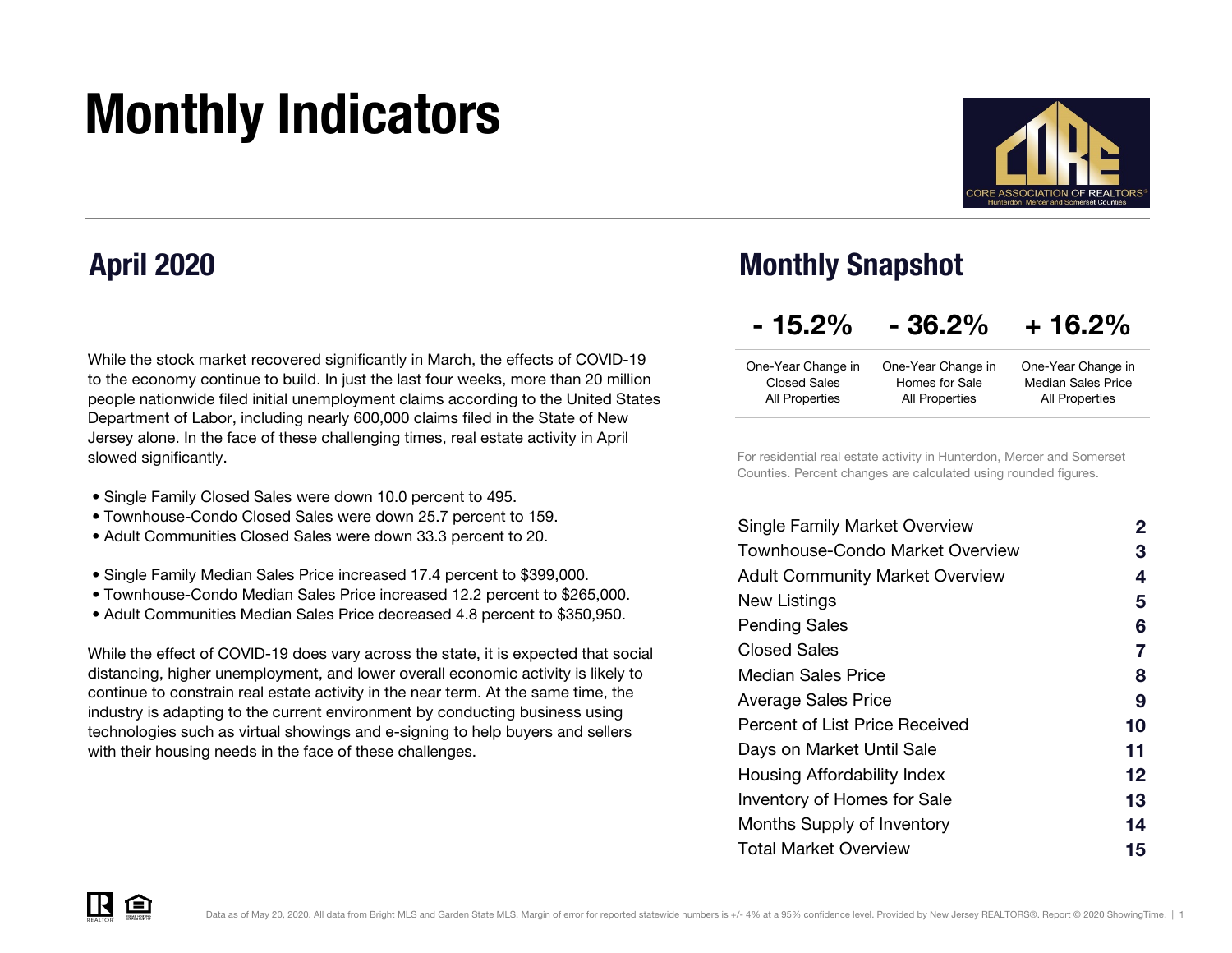## Single Family Market Overview

Key metrics for Single Family Properties Only, excluding Manufactured Housing, for the report month and for year-to-date (YTD) starting from the first of the year.



| <b>Key Metrics</b>                 | <b>Historical Sparklines</b>         | 4-2019    | 4-2020    | Percent Change |           | <b>YTD 2019 YTD 2020</b> | Percent Change |
|------------------------------------|--------------------------------------|-----------|-----------|----------------|-----------|--------------------------|----------------|
| <b>New Listings</b>                | 4-2017<br>4-2018<br>4-2019<br>4-2020 | 1,440     | 499       | $-65.3%$       | 4,399     | 3,111                    | $-29.3%$       |
| <b>Pending Sales</b>               | 4-2017<br>4-2018<br>4-2019<br>4-2020 | 801       | 373       | $-53.4%$       | 2,560     | 2,043                    | $-20.2%$       |
| <b>Closed Sales</b>                | 4-2017<br>4-2018<br>4-2019<br>4-2020 | 550       | 495       | $-10.0%$       | 1,883     | 1,891                    | $+0.4%$        |
| <b>Median Sales Price</b>          | 4-2017<br>4-2018<br>4-2019<br>4-2020 | \$340,000 | \$399,000 | $+17.4%$       |           | \$329,000 \$370,000      | $+12.5%$       |
| <b>Avg. Sales Price</b>            | 4-2019<br>4-2017<br>4-2018<br>4-2020 | \$418,712 | \$435,705 | $+4.1%$        | \$399,029 | \$426,211                | $+6.8%$        |
| <b>Pct. of List Price Received</b> | 4-2017<br>4-2018<br>4-2019<br>4-2020 | 97.5%     | 98.2%     | $+0.7%$        | 97.0%     | 97.4%                    | $+0.4%$        |
| <b>Days on Market</b>              | 4-2017<br>4-2018<br>4-2019<br>4-2020 | 62        | 61        | $-1.6%$        | 73        | 71                       | $-2.7%$        |
| <b>Affordability Index</b>         | 4-2018<br>4-2017<br>4-2019<br>4-2020 | 139       | 123       | $-11.5%$       | 143       | 133                      | $-7.0%$        |
| <b>Homes for Sale</b>              | 4-2017<br>4-2018<br>4-2020<br>4-2019 | 3,412     | 2,142     | $-37.2%$       |           |                          |                |
| <b>Months Supply</b>               | 4-2018<br>4-2019<br>4-2017<br>4-2020 | 5.5       | 3.6       | $-34.5%$       |           |                          |                |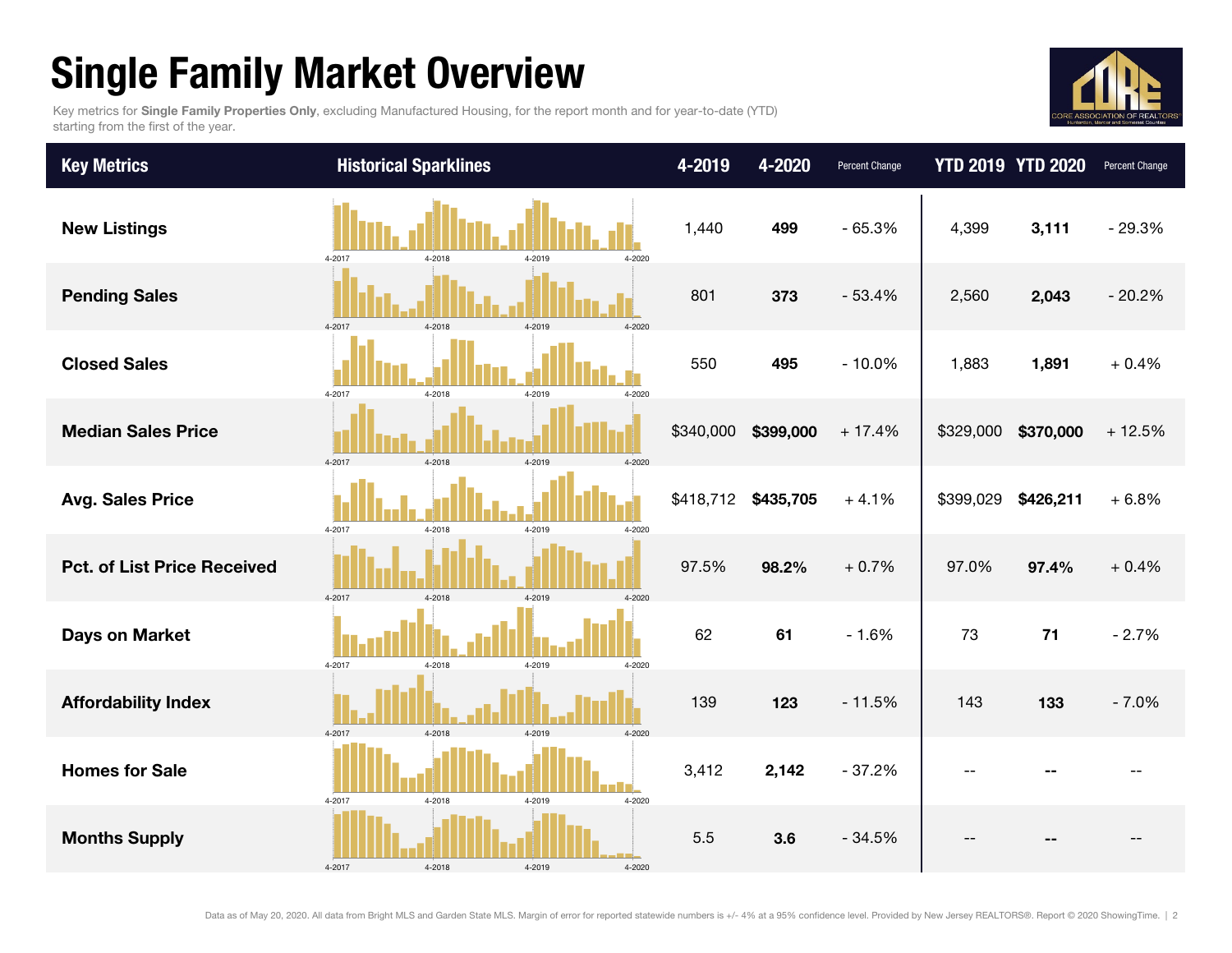### Townhouse-Condo Market Overview

Key metrics for Townhouses and Condominiums Only for the report month and for year-to-date (YTD) starting from the first of the year.



| <b>Key Metrics</b>                 | <b>Historical Sparklines</b>             | 4-2019    | 4-2020    | Percent Change |           | <b>YTD 2019 YTD 2020</b> | Percent Change |
|------------------------------------|------------------------------------------|-----------|-----------|----------------|-----------|--------------------------|----------------|
| <b>New Listings</b>                | 4-2017<br>4-2018<br>4-2020<br>4-2019     | 398       | 144       | $-63.8%$       | 1,351     | 932                      | $-31.0%$       |
| <b>Pending Sales</b>               | 4-2017<br>4-2018<br>4-2020<br>$4 - 2019$ | 266       | 99        | $-62.8%$       | 915       | 674                      | $-26.3%$       |
| <b>Closed Sales</b>                | 4-2017<br>4-2018<br>4-2019<br>4-2020     | 214       | 159       | $-25.7%$       | 713       | 673                      | $-5.6%$        |
| <b>Median Sales Price</b>          | 4-2017<br>4-2018<br>$4 - 2010$<br>4-2020 | \$236,250 | \$265,000 | $+12.2%$       | \$235,000 | \$252,000                | $+7.2%$        |
| <b>Avg. Sales Price</b>            | 4-2017<br>4-2018<br>4-2019<br>4-2020     | \$262,850 | \$281,333 | $+7.0%$        | \$254,428 | \$268,770                | $+5.6%$        |
| <b>Pct. of List Price Received</b> | 4-2017<br>4-2018<br>4-2019<br>4-2020     | 97.8%     | 98.5%     | $+0.7%$        | 97.6%     | 97.7%                    | $+0.1%$        |
| <b>Days on Market</b>              | 4-2017<br>4-2018<br>4-2019<br>$4 - 2020$ | 62        | 45        | $-27.4%$       | 60        | 58                       | $-3.3%$        |
| <b>Affordability Index</b>         | 4-2017<br>4-2018<br>$4 - 2019$<br>4-2020 | 200       | 186       | $-7.0%$        | 201       | 195                      | $-3.0%$        |
| <b>Homes for Sale</b>              | 4-2017<br>4-2018<br>4-2019<br>4-2020     | 769       | 495       | $-35.6%$       |           |                          |                |
| <b>Months Supply</b>               | 4-2017<br>4-2018<br>4-2019<br>$4 - 2020$ | 3.5       | 2.4       | $-31.4%$       |           |                          |                |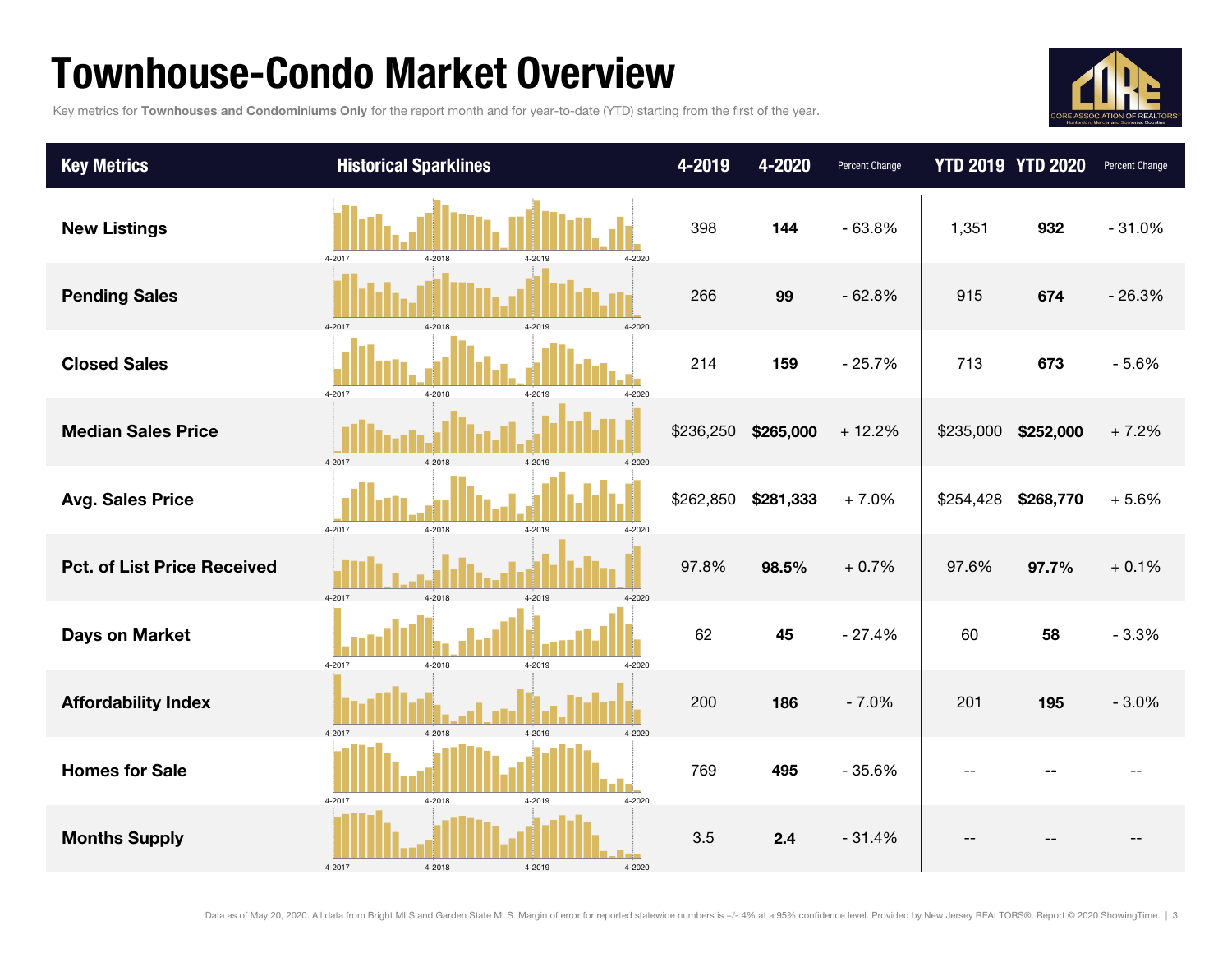## Adult Community Market Overview

Key metrics for properties in Adult Communities Only for the report month and for year-to-date (YTD) starting from the first of the year.



| <b>Key Metrics</b>                 | <b>Historical Sparklines</b>                 | 4-2019    | 4-2020    | Percent Change |                     | <b>YTD 2019 YTD 2020</b> | Percent Change |
|------------------------------------|----------------------------------------------|-----------|-----------|----------------|---------------------|--------------------------|----------------|
| <b>New Listings</b>                | 4-2017<br>4-2018<br>4-2019<br>4-2020         | 58        | 23        | $-60.3%$       | 197                 | 149                      | $-24.4%$       |
| <b>Pending Sales</b>               | 4-2017<br>4-2018<br>4-2019<br>4-2020         | 38        | 10        | $-73.7%$       | 115                 | 96                       | $-16.5%$       |
| <b>Closed Sales</b>                | 4-2017<br>4-2018<br>4-2019<br>4-2020         | 30        | 20        | $-33.3%$       | 91                  | 93                       | $+2.2%$        |
| <b>Median Sales Price</b>          | $4 - 2017$<br>4-2020<br>4-2018<br>4-2019     | \$368,750 | \$350,950 | $-4.8%$        | \$378,000 \$350,000 |                          | $-7.4%$        |
| <b>Avg. Sales Price</b>            | $4 - 2017$<br>4-2018<br>4-2019<br>$4 - 2020$ | \$370,545 | \$341,708 | $-7.8%$        | \$390,396           | \$371,150                | $-4.9%$        |
| <b>Pct. of List Price Received</b> | 4-2017<br>4-2018<br>4-2019<br>4-2020         | 98.5%     | 97.7%     | $-0.8%$        | 98.2%               | 98.1%                    | $-0.1%$        |
| <b>Days on Market</b>              | 4-2017<br>4-2018<br>4-2019<br>4-2020         | 49        | 52        | $+6.1%$        | 63                  | 72                       | $+14.3%$       |
| <b>Affordability Index</b>         | 4-2017<br>4-2018<br>4-2019<br>4-2020         | 128       | 140       | $+9.4%$        | 125                 | 141                      | $+12.8%$       |
| <b>Homes for Sale</b>              | 4-2018<br>4-2017<br>4-2020<br>4-2019         | 144       | 122       | $-15.3%$       | $-1$                |                          |                |
| <b>Months Supply</b>               | 4-2017<br>4-2019<br>4-2018<br>4-2020         | 4.9       | 4.2       | $-14.3%$       |                     |                          |                |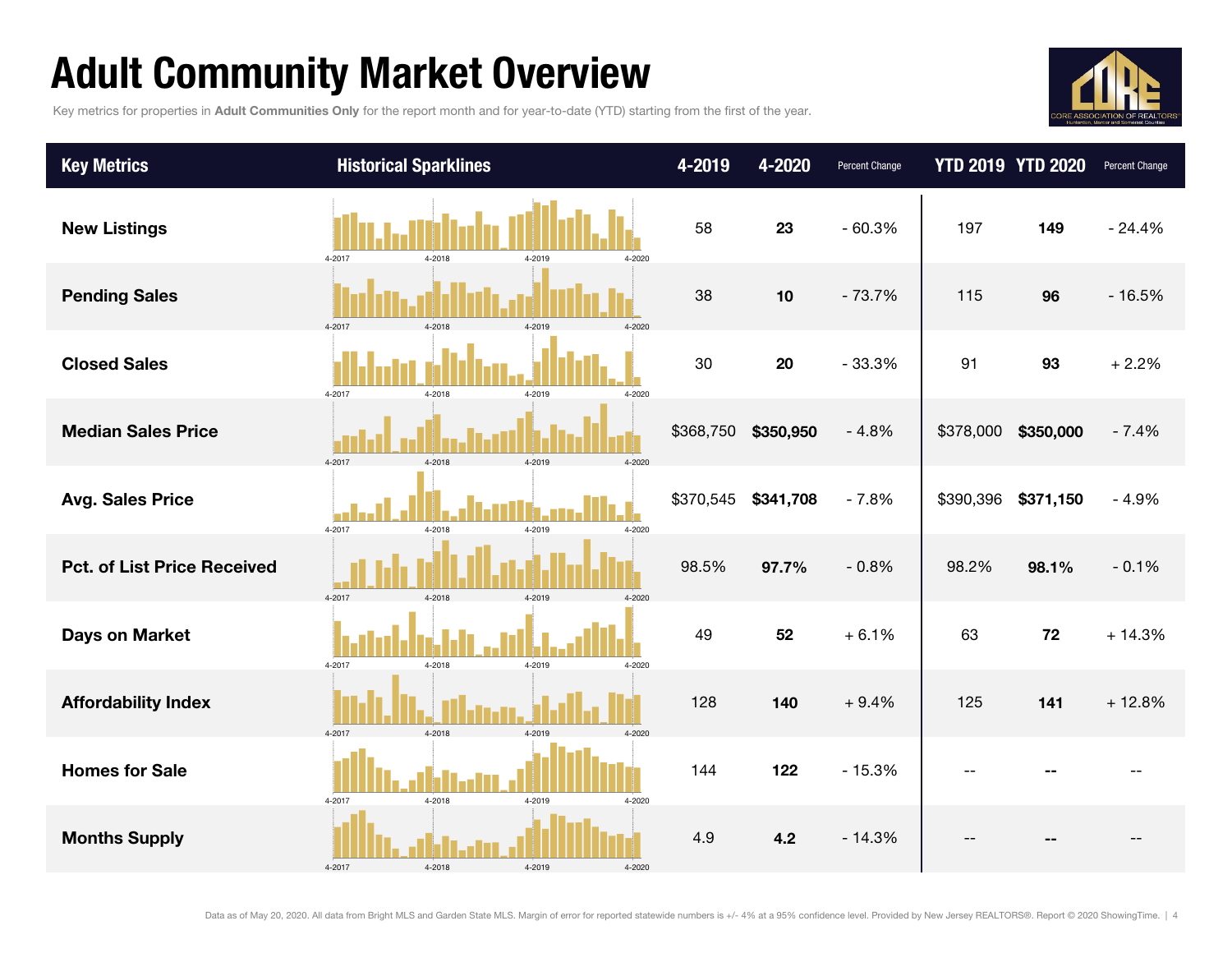## New Listings

A count of the properties that have been newly listed on the market in a given month.





### Year to Date



#### Historical New Listings by Month



|                   | <b>Single Family</b> | <b>Townhouse-Condo</b> | <b>Adult Communities</b> |
|-------------------|----------------------|------------------------|--------------------------|
| May 2019          | 1,391                | 338                    | 55                       |
| June 2019         | 1,057                | 331                    | 60                       |
| <b>July 2019</b>  | 976                  | 317                    | 41                       |
| August 2019       | 795                  | 283                    | 43                       |
| September 2019    | 947                  | 301                    | 51                       |
| October 2019      | 878                  | 297                    | 46                       |
| November 2019     | 565                  | 177                    | 27                       |
| December 2019     | 384                  | 127                    | 22                       |
| January 2020      | 762                  | 232                    | 51                       |
| February 2020     | 951                  | 304                    | 44                       |
| <b>March 2020</b> | 899                  | 252                    | 31                       |
| April 2020        | 499                  | 144                    | 23                       |
| 12-Month Avg.     | 842                  | 259                    | 41                       |

Note: If no activity occurred during a month, no data point is shown and the line extends to the next available data point.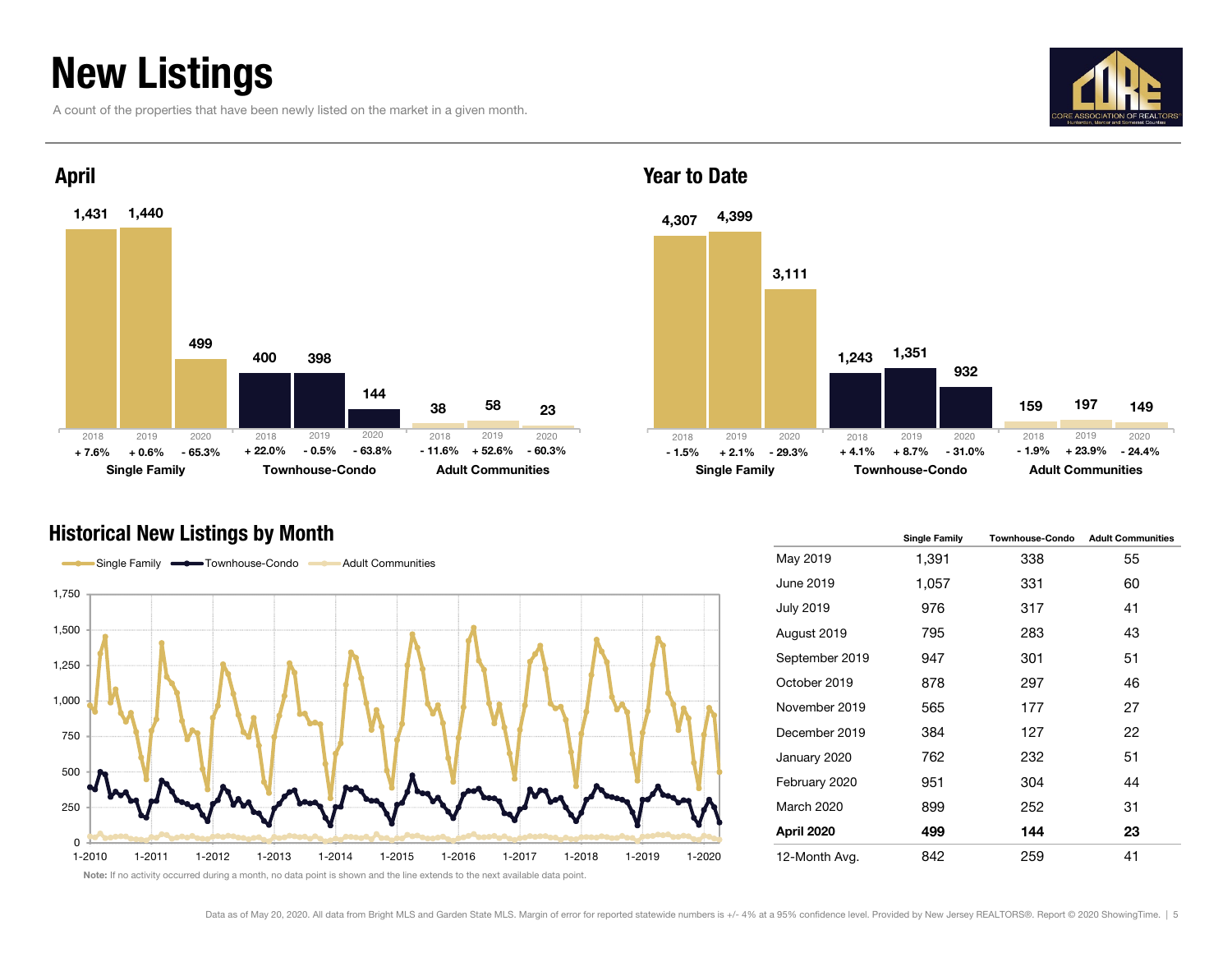### Pending Sales

A count of the properties on which offers have been accepted in a given month.





#### Historical Pending Sales by Month

 $\sim$ 



Year to Date



|                  | <b>Single Family</b> | <b>Townhouse-Condo</b> | <b>Adult Communities</b> |
|------------------|----------------------|------------------------|--------------------------|
| May 2019         | 839                  | 300                    | 50                       |
| June 2019        | 745                  | 234                    | 32                       |
| <b>July 2019</b> | 678                  | 233                    | 32                       |
| August 2019      | 737                  | 249                    | 33                       |
| September 2019   | 541                  | 196                    | 37                       |
| October 2019     | 556                  | 218                    | 28                       |
| November 2019    | 530                  | 197                    | 29                       |
| December 2019    | 395                  | 142                    | 13                       |
| January 2020     | 492                  | 192                    | 33                       |
| February 2020    | 617                  | 197                    | 29                       |
| March 2020       | 561                  | 186                    | 24                       |
| April 2020       | 373                  | 99                     | 10                       |
| 12-Month Avg.    | 589                  | 204                    | 29                       |

Note: If no activity occurred during a month, no data point is shown and the line extends to the next available data point.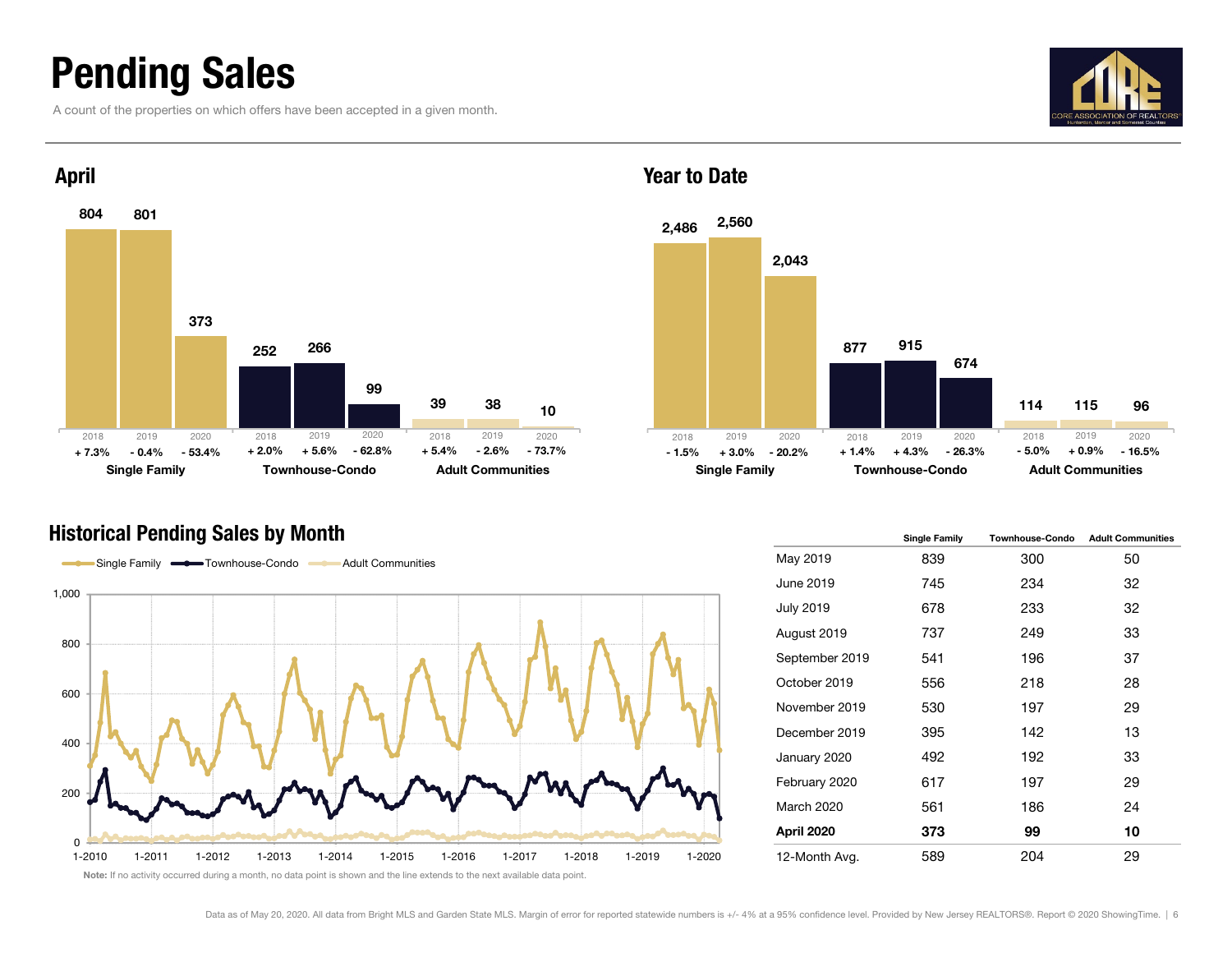### Closed Sales

A count of the actual sales that closed in a given month.





#### Historical Closed Sales by Month





|                   | <b>Single Family</b> | <b>Townhouse-Condo</b> | <b>Adult Communities</b> |
|-------------------|----------------------|------------------------|--------------------------|
| May 2019          | 719                  | 265                    | 39                       |
| June 2019         | 805                  | 280                    | 47                       |
| <b>July 2019</b>  | 841                  | 276                    | 33                       |
| August 2019       | 843                  | 261                    | 37                       |
| September 2019    | 623                  | 209                    | 31                       |
| October 2019      | 628                  | 226                    | 34                       |
| November 2019     | 542                  | 200                    | 35                       |
| December 2019     | 579                  | 212                    | 27                       |
| January 2020      | 477                  | 186                    | 19                       |
| February 2020     | 390                  | 154                    | 17                       |
| <b>March 2020</b> | 529                  | 174                    | 37                       |
| April 2020        | 495                  | 159                    | 20                       |
| 12-Month Avg.     | 623                  | 217                    | 31                       |

Note: If no activity occurred during a month, no data point is shown and the line extends to the next available data point.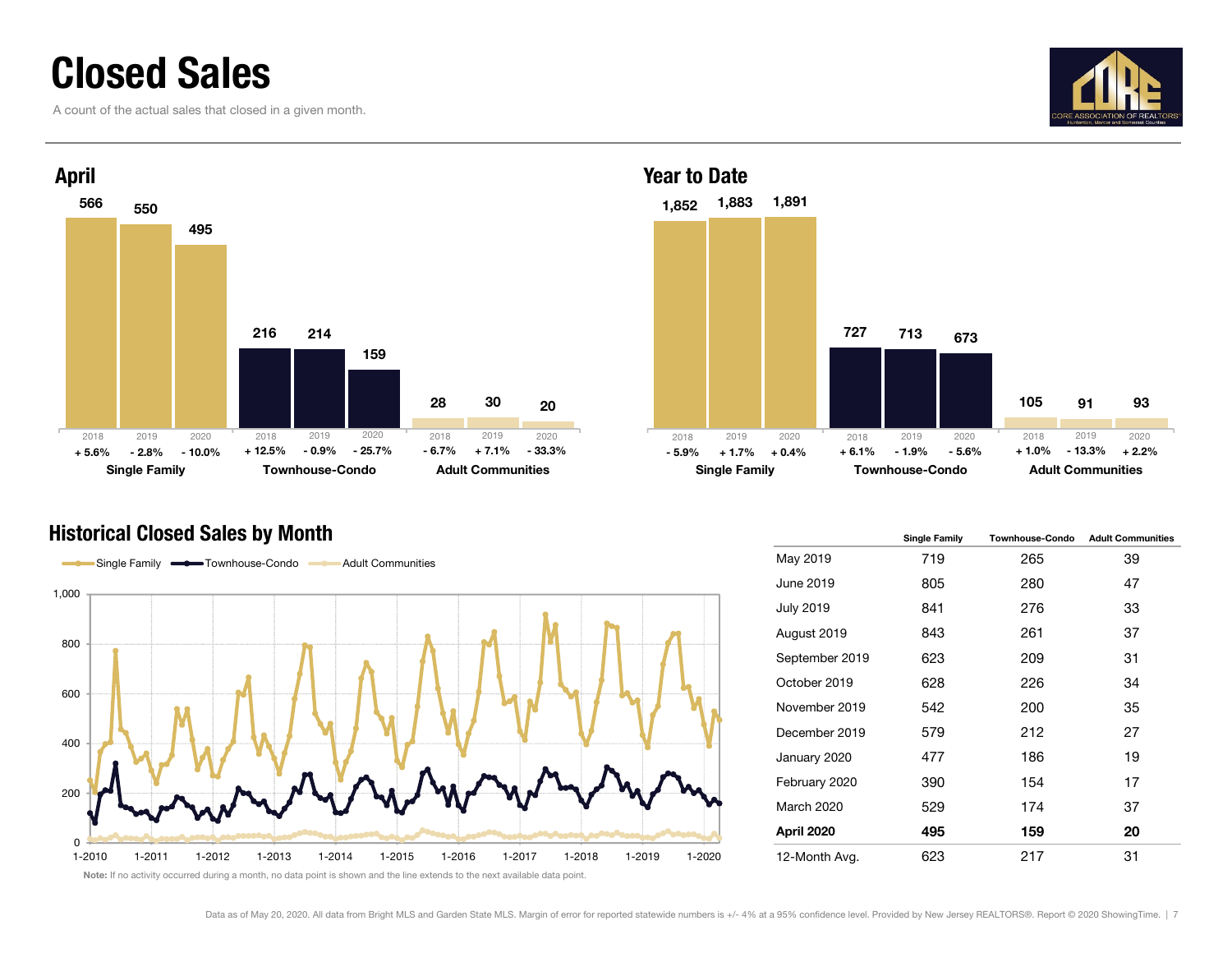### Median Sales Price

Point at which half of the sales sold for more and half sold for less, not accounting for seller concessions, in a given month.





#### Year to Date



#### Historical Median Sales Price by Month



|                   | Single Family | <b>Townhouse-Condo</b> | <b>Adult Communities</b> |
|-------------------|---------------|------------------------|--------------------------|
| May 2019          | \$370,000     | \$256,500              | \$340,000                |
| June 2019         | \$415,000     | \$248,250              | \$390,001                |
| <b>July 2019</b>  | \$418,500     | \$270,000              | \$369,900                |
| August 2019       | \$425,000     | \$250,000              | \$355,000                |
| September 2019    | \$365,000     | \$250,000              | \$345,000                |
| October 2019      | \$375,000     | \$261,250              | \$419,491                |
| November 2019     | \$377,500     | \$240,500              | \$395,000                |
| December 2019     | \$378,000     | \$253,000              | \$465,000                |
| January 2020      | \$355,000     | \$252,839              | \$345,000                |
| February 2020     | \$350,000     | \$230,000              | \$350,000                |
| <b>March 2020</b> | \$370,000     | \$252,000              | \$364,000                |
| April 2020        | \$399,000     | \$265,000              | \$350,950                |
| 12-Month Med.*    | \$387,000     | \$252,777              | \$373,250                |

\* Median Sales Price for all properties from May 2019 through April 2020. This is not the average of the individual figures above.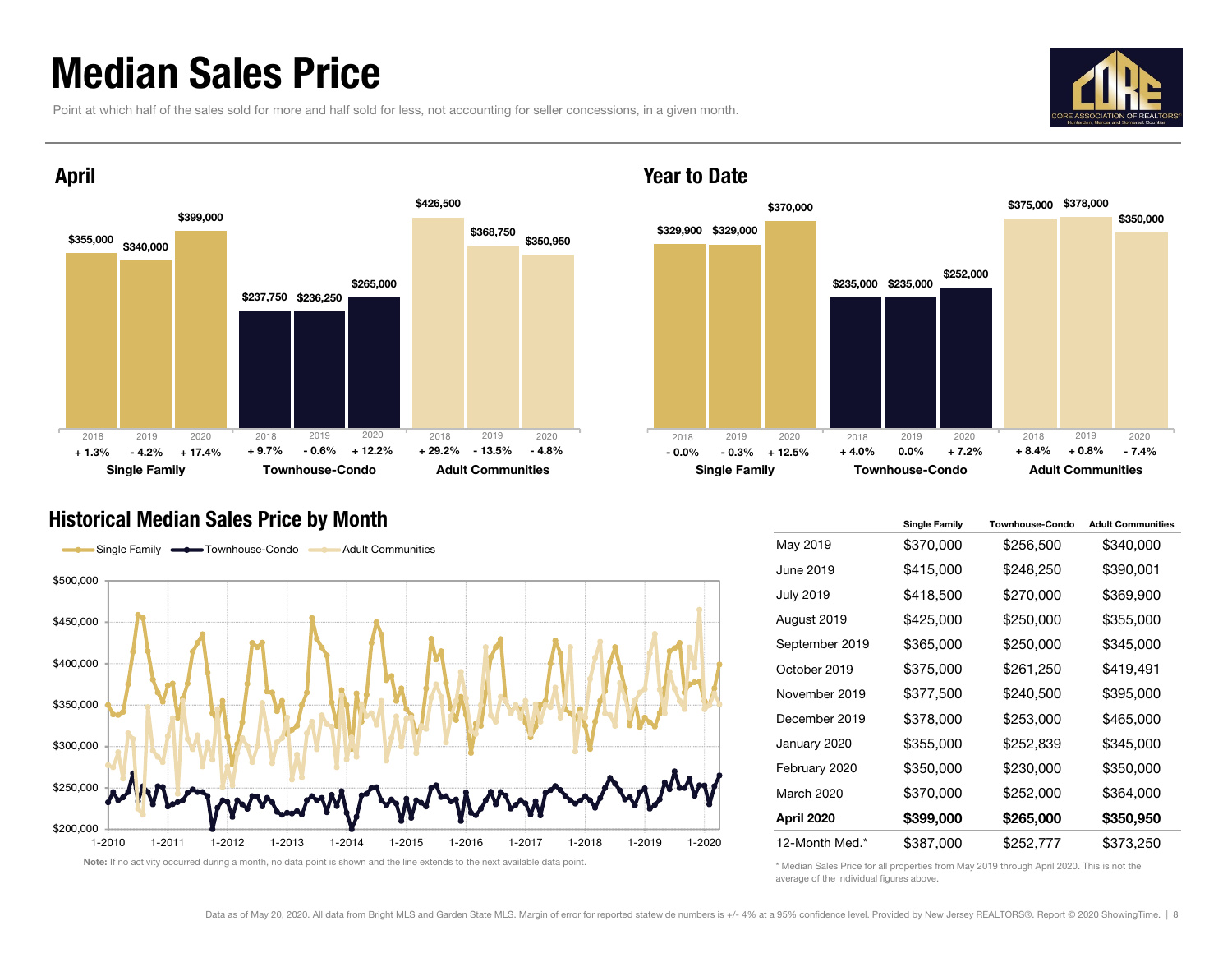### Average Sales Price

Average sales price for all closed sales, not accounting for seller concessions, in a given month.





### April





#### Year to Date



|                  | <b>Single Family</b> | <b>Townhouse-Condo</b> | <b>Adult Communities</b> |
|------------------|----------------------|------------------------|--------------------------|
| May 2019         | \$446,078            | \$277,157              | \$332,246                |
| June 2019        | \$479,222            | \$284,782              | \$363,340                |
| <b>July 2019</b> | \$490,602            | \$292,251              | \$366,424                |
| August 2019      | \$503,107            | \$263,600              | \$363,053                |
| September 2019   | \$436,006            | \$252,661              | \$345,810                |
| October 2019     | \$448,638            | \$277,075              | \$426,632                |
| November 2019    | \$464,228            | \$261,956              | \$417,425                |
| December 2019    | \$445,641            | \$281,605              | \$423,492                |
| January 2020     | \$436,569            | \$264,523              | \$384,997                |
| February 2020    | \$410,394            | \$251,674              | \$334,494                |
| March 2020       | \$419,594            | \$277,009              | \$396,795                |
| April 2020       | \$435,705            | \$281,333              | \$341,708                |
| 12-Month Avg.*   | \$456,734            | \$273,271              | \$375,921                |

\* Avg. Sales Price for all properties from May 2019 through April 2020. This is not the average of the individual figures above.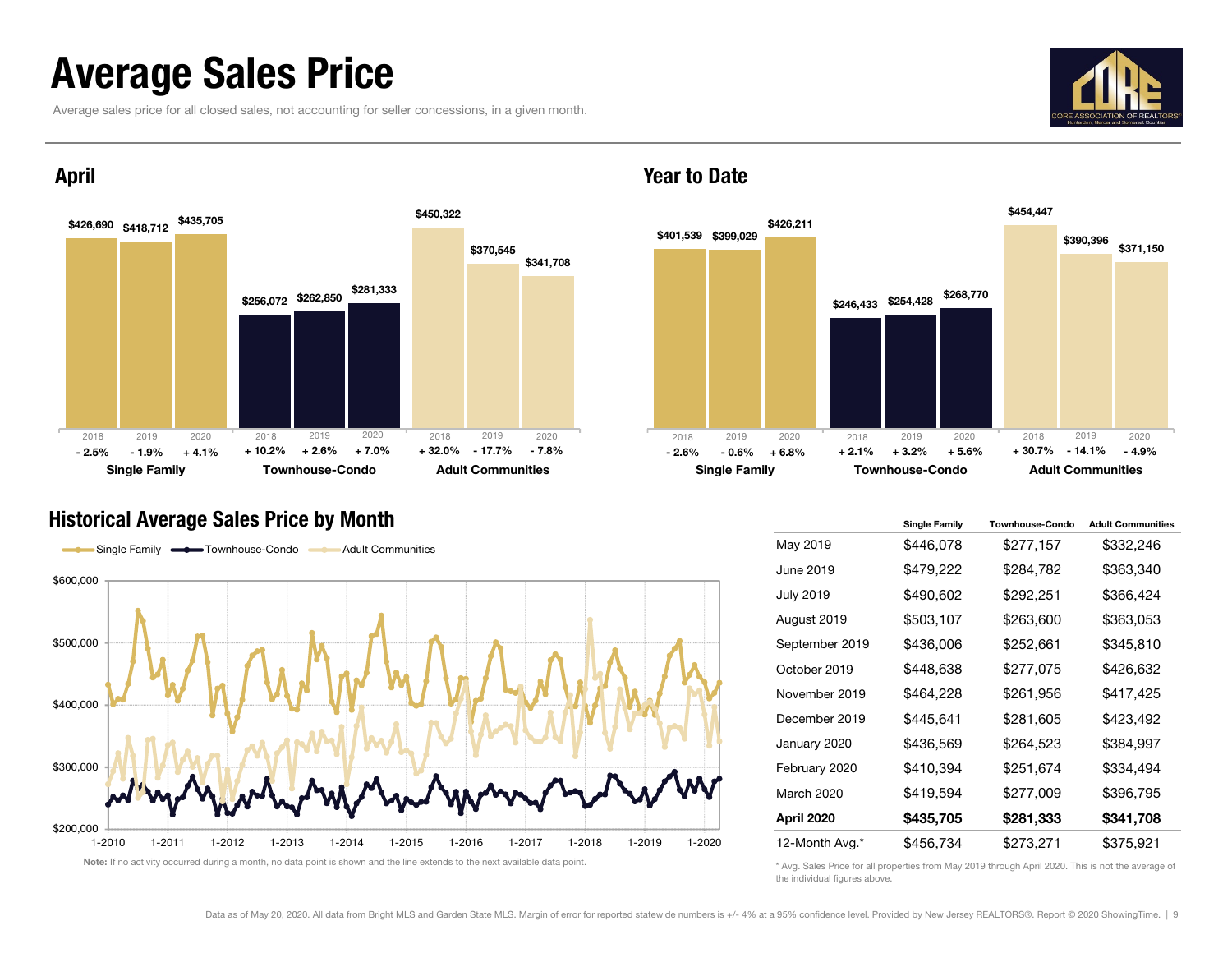### Percent of List Price Received

Percentage found when dividing a property's sales price by its most recent list price, then taking the average for all properties sold in a given month, not accounting for seller concessions.



98.2%



#### April

#### Historical Percent of List Price Received by Month Single Transform Single Family Townhouse-Condo Adult Communities



97.2%% 97.0% <sup>97.47</sup>″ 97.1% 98.0% $\%$  07.1% 97.6% 97.7% 98.0% <sup>98.2%</sup> 98.1% 97.4%Single Family **Townhouse-Condo** Adult Communities 2019 2020 2018 2019 2020  $\%$  - 0.2% - 0.8%  $+$  0.7% - 0.2% + 0.4%  $+$  0.1%  $+$  0.5%  $+$  0.1%  $+$  0.6%  $+$  0.2% - 0.1% 2018 2019 2020+ 0.6%

#### May 2019 97.9% 98.1% 97.8% June 2019 98.1% 97.6% 98.6%July 2019 97.9% 98.8% 98.6% August 2019 97.8% 97.8% 98.0% September 2019 97.7% 97.5% 98.0% October 2019 97.3% 98.0% 99.3%November 2019 97.2% 97.8% 97.8%December 2019 97.3% 97.5% 98.6%January 2020 96.6% 97.4% 98.4% February 2020 97.3% 96.6% 98.2% March 2020 97.5% 98.1% 98.2%April 2020 98.2% 98.5% 97.7% 12-Month Avg.\* 97.6% 97.9% 98.3%

\* Pct. of List Price Received for all properties from May 2019 through April 2020. This is not the average of the individual figures above.

Year to Date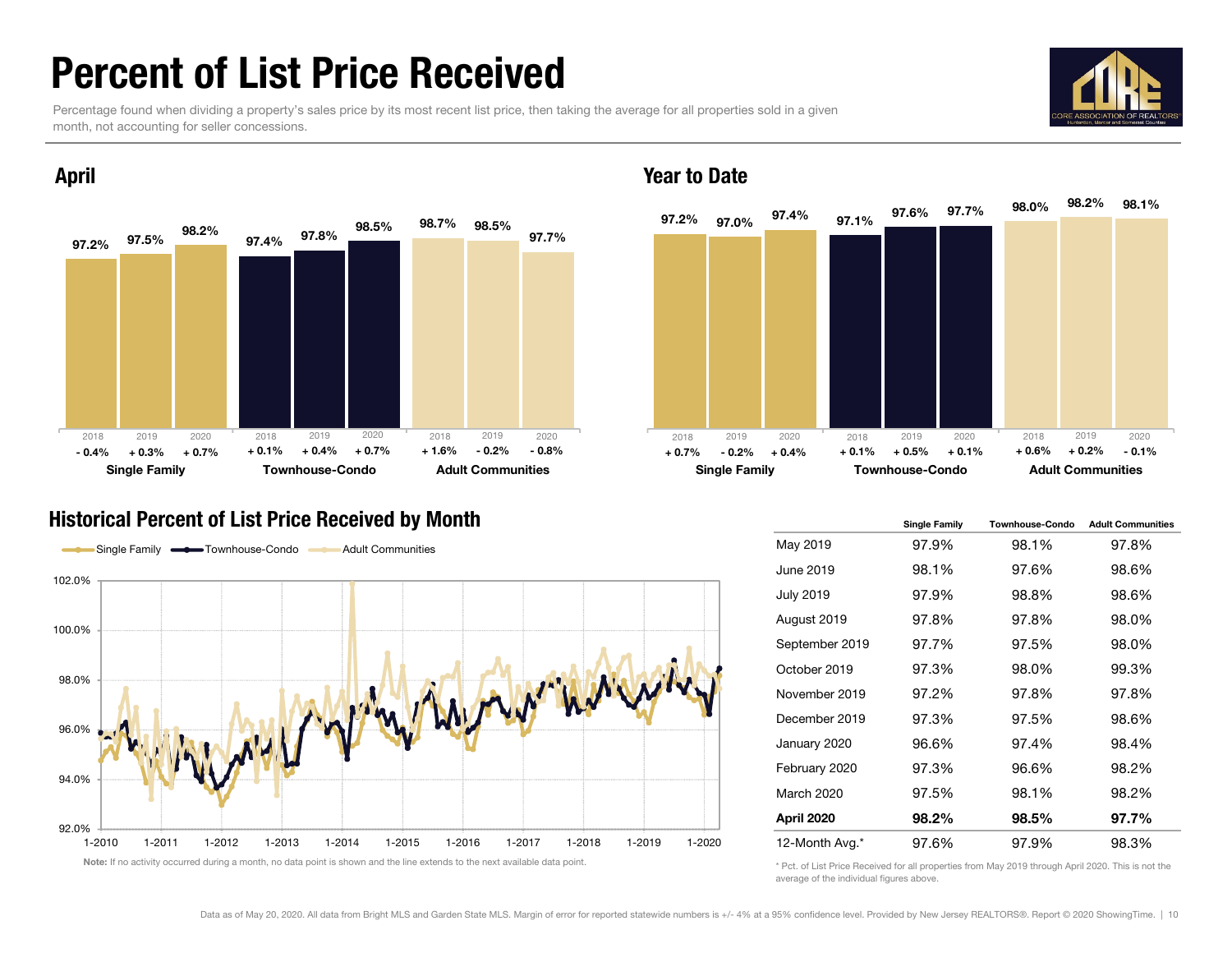### Days on Market Until Sale

Average number of days between when a property is listed and when an offer is accepted in a given month.





#### Historical Days on Market Until Sale by Month Share State State of the Single Family Townhouse-Condo Adult Communities





#### May 2019 62 42 63 June 2019 56 44 48 July 2019 55 45 46 August 2019 58 45 52 September 2019 61 51 59 October 2019 75 52 68 November 2019 71 45 75 December 2019 71 55 69 January 2020 73 64 72 February 2020 81 68 57 March 2020 73 56 91 April 2020 61 45 52 12-Month Avg.\* 65 50 62

\* Days on Market for all properties from May 2019 through April 2020. This is not the average of the individual figures above.

Year to Date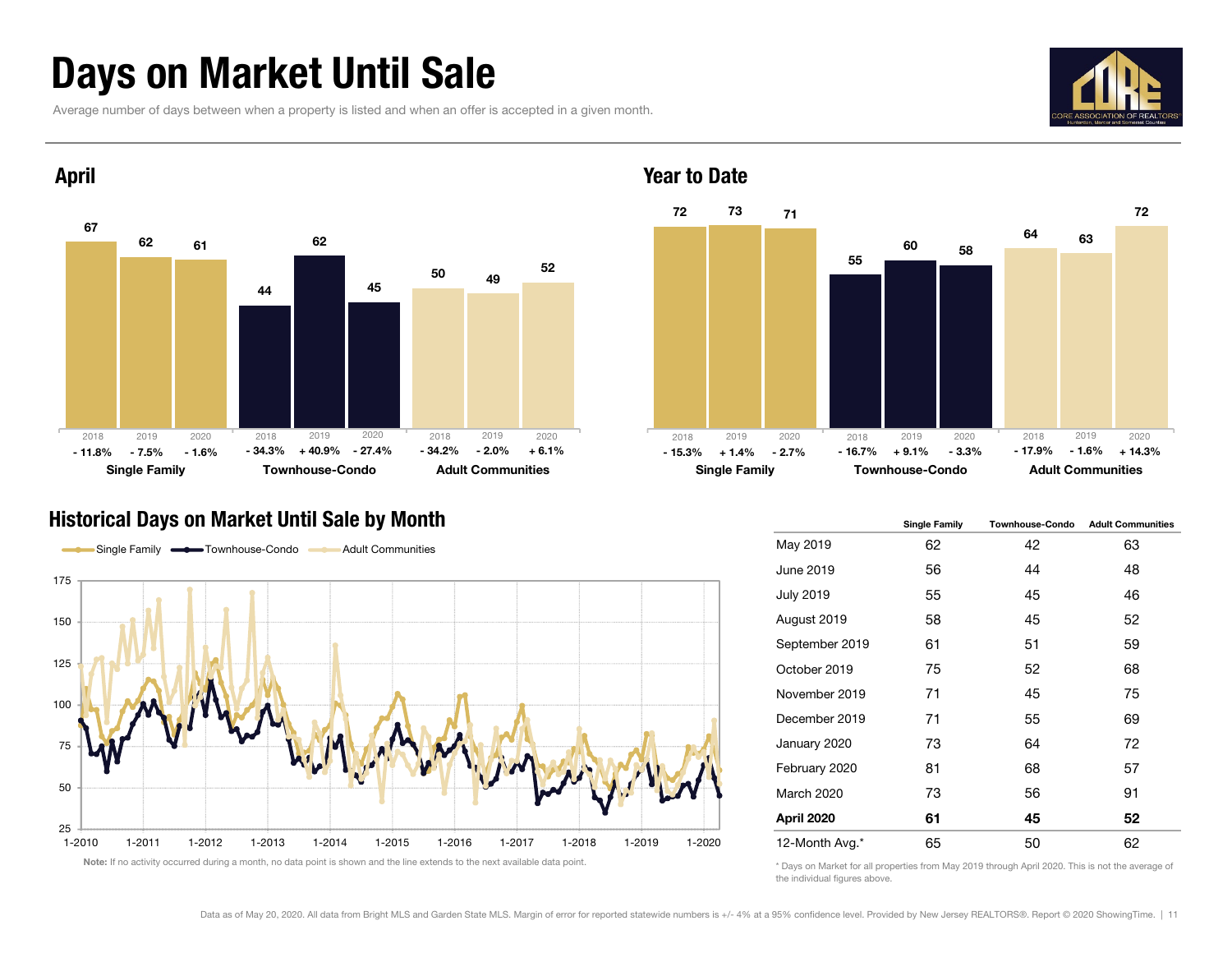## Housing Affordability Index

April

This index measures housing affordability for the region. For example, an index of 120 means the median household income is 120% of what is necessary to qualify for the median-priced home under prevailing interest rates. A higher number means greater affordability.





#### Year to Date



#### Historical Housing Affordability Index by Month Single Tanniversity and the Single Family Townhouse-Condo Adult Community Community Community Townhouse-Condo Adult Community Community Community Community Community Communit



|                   | Single Family | Townnouse-Congo | <b>Adult Communities</b> |
|-------------------|---------------|-----------------|--------------------------|
| May 2019          | 127           | 184             | 139                      |
| June 2019         | 114           | 190             | 121                      |
| <b>July 2019</b>  | 115           | 178             | 130                      |
| August 2019       | 119           | 201             | 142                      |
| September 2019    | 136           | 199             | 144                      |
| October 2019      | 134           | 193             | 120                      |
| November 2019     | 130           | 204             | 125                      |
| December 2019     | 130           | 194             | 106                      |
| January 2020      | 139           | 195             | 143                      |
| February 2020     | 141           | 214             | 141                      |
| <b>March 2020</b> | 133           | 195             | 135                      |
| April 2020        | 123           | 186             | 140                      |
| 12-Month Avg.*    | 128           | 194             | 132                      |

\* Affordability Index for all properties from May 2019 through April 2020. This is not the average of the individual figures above.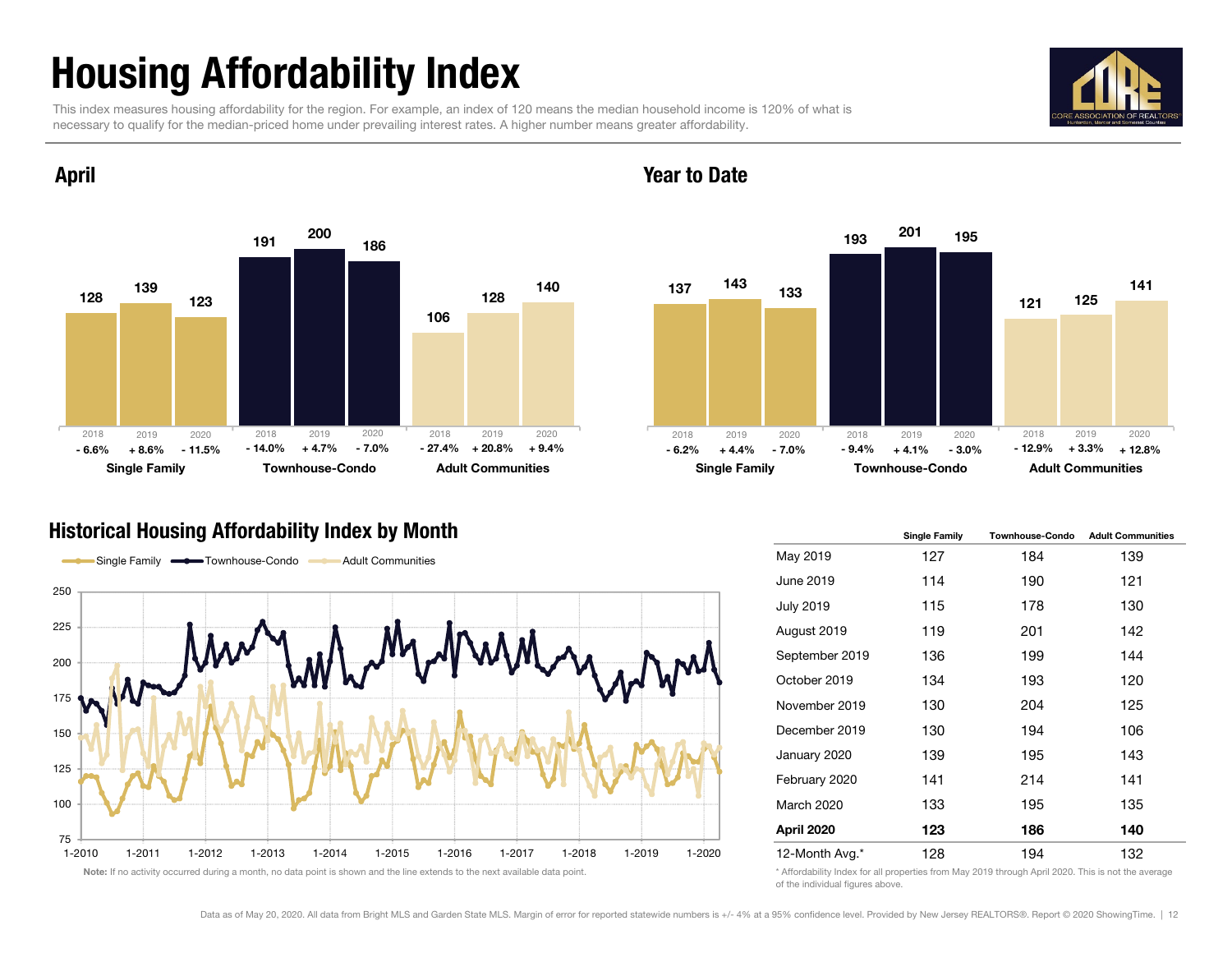### Inventory of Homes for Sale

The number of properties available for sale in active status at the end of a given month.



#### April



#### Historical Inventory of Homes for Sale by Month



|                   | <b>Single Family</b> | <b>Townhouse-Condo</b> | <b>Adult Communities</b> |
|-------------------|----------------------|------------------------|--------------------------|
| May 2019          | 3,664                | 729                    | 138                      |
| June 2019         | 3,668                | 760                    | 160                      |
| <b>July 2019</b>  | 3,619                | 788                    | 154                      |
| August 2019       | 3,315                | 759                    | 145                      |
| September 2019    | 3,311                | 790                    | 148                      |
| October 2019      | 3,186                | 747                    | 152                      |
| November 2019     | 2,807                | 667                    | 139                      |
| December 2019     | 2,338                | 565                    | 130                      |
| January 2020      | 2,326                | 535                    | 127                      |
| February 2020     | 2,423                | 568                    | 130                      |
| <b>March 2020</b> | 2,353                | 534                    | 123                      |
| April 2020        | 2,142                | 495                    | 122                      |
| 12-Month Avg.     | 2,929                | 661                    | 139                      |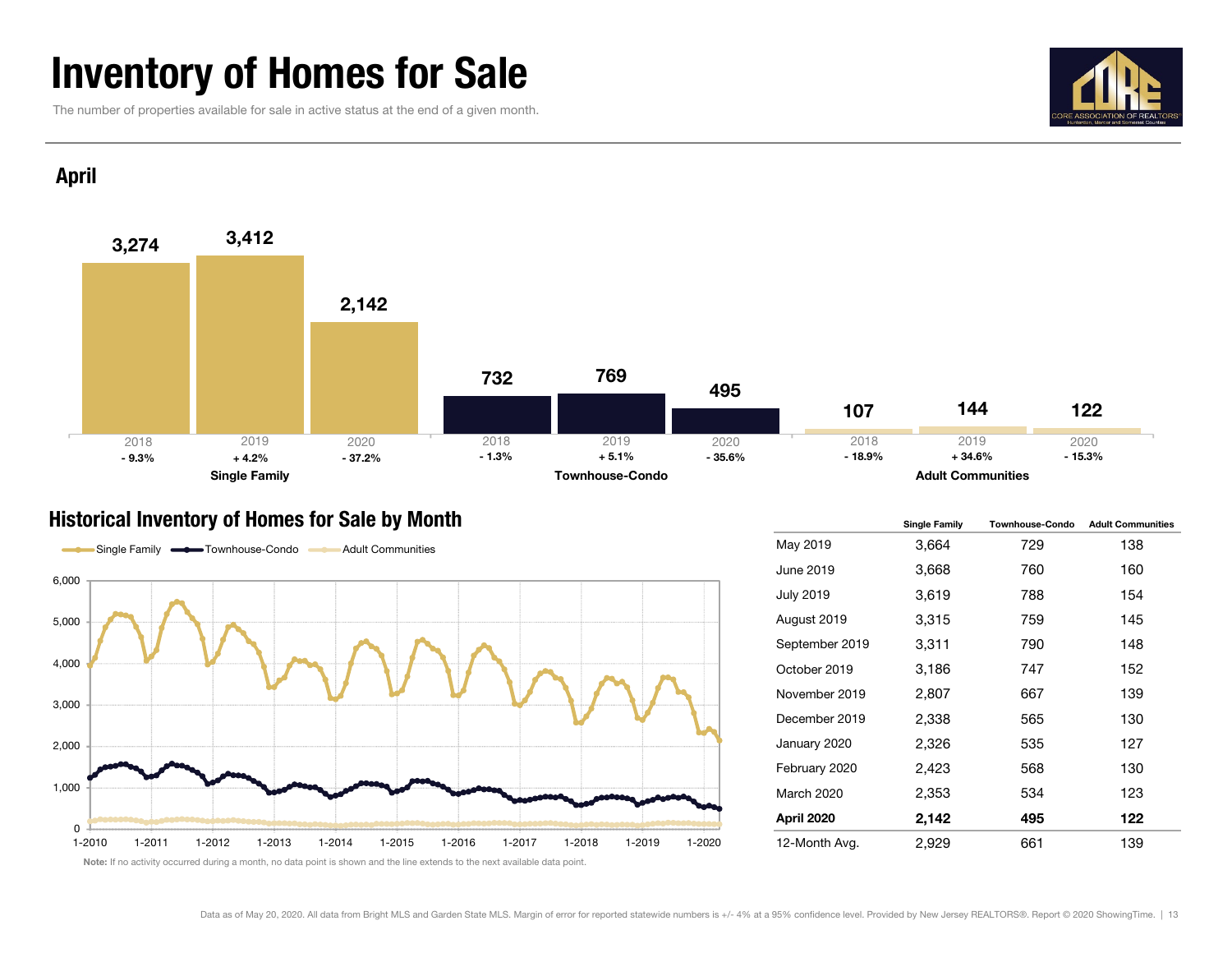### Months Supply of Inventory

The inventory of homes for sale at the end of a given month, divided by the average monthly pending sales from the last 12 months.





#### Historical Months Supply of Inventory by Month



|                   | <b>Single Family</b> | <b>Townhouse-Condo</b> | <b>Adult Communities</b> |  |  |
|-------------------|----------------------|------------------------|--------------------------|--|--|
| May 2019          | 5.9                  | 3.3                    | 4.4                      |  |  |
| June 2019         | 5.9                  | 3.4                    | 5.2                      |  |  |
| <b>July 2019</b>  | 5.9                  | 3.5                    | 5.0                      |  |  |
| August 2019       | 5.3                  | 3.4                    | 4.7                      |  |  |
| September 2019    | 5.3                  | 3.6                    | 4.7                      |  |  |
| October 2019      | 5.1                  | 3.4                    | 4.9                      |  |  |
| November 2019     | 4.4                  | 3.0                    | 4.5                      |  |  |
| December 2019     | 3.7                  | 2.5                    | 4.2                      |  |  |
| January 2020      | 3.7                  | 2.4                    | 4.0                      |  |  |
| February 2020     | 3.8                  | 2.5                    | 4.1                      |  |  |
| <b>March 2020</b> | 3.8                  | 2.5                    | 3.9                      |  |  |
| April 2020        | 3.6                  | 2.4                    | 4.2                      |  |  |
| 12-Month Avg.*    | 4.7                  | 3.0                    | 4.5                      |  |  |

\* Months Supply for all properties from May 2019 through April 2020. This is not the average of the individual figures above.